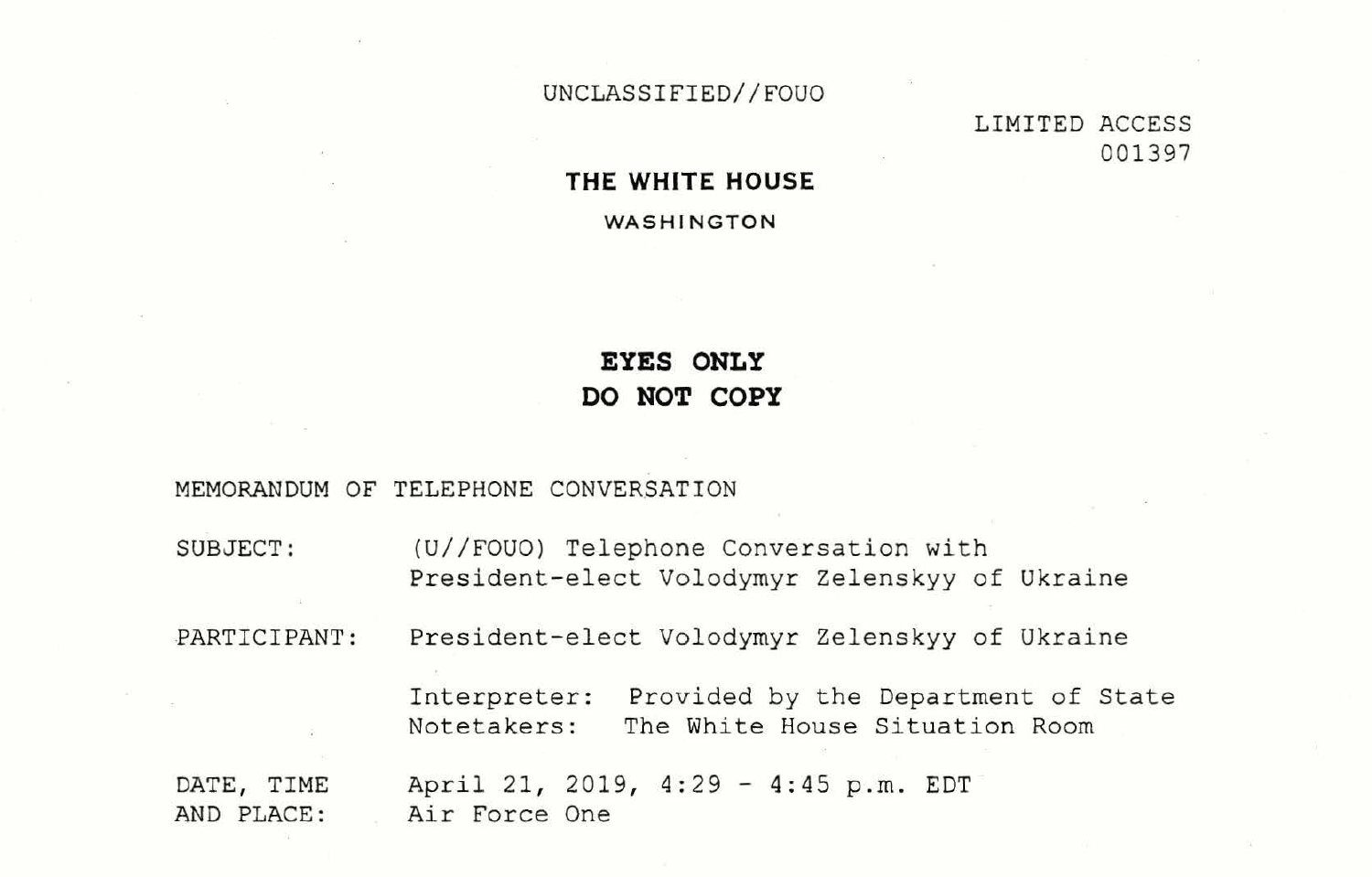(U) The President: I'd like to congratulate you on a job well done, and congratulations on a fantastic election.

(U) President-elect Zelenskyy: Good to hear from you. Thank you so very much. It's very nice to hear from you, and I appreciate the congratulations.

(U) President-elect Zelenskyy: Again, thank you so very much. As you can see, we tried very hard to do our best. We had you as a great example .

(U) The President: I think you will do a great job. I have many friends in Ukraine who know you and like you. I have many friends from Ukraine and they think - frankly - expected you to win. And it's really an amazing thing that you've done.

(U) The President: That was an incredible election .

An interpreter facilitated this conversation. Differences in interpretation may result in subtle differences in the exact meaning of phrases .

- CAUTION: A Memorandum of a Telephone Conversation (TELCON) is not a verbatim transcript of a discussion. The text in this document records the notes and recollections of Situation Room Duty Officers and NSC policy staff assigned to listen and memorialize the conversation in written form as the conversation takes place. A number of factors can affect the accuracy of the record, including poor telecommunications connections and variations in accent and/or interpretation. The word "inaudible" is used to indicate portions of a conversation that the notetaker was unable to hear.

UNCLASSIFIED//FOUO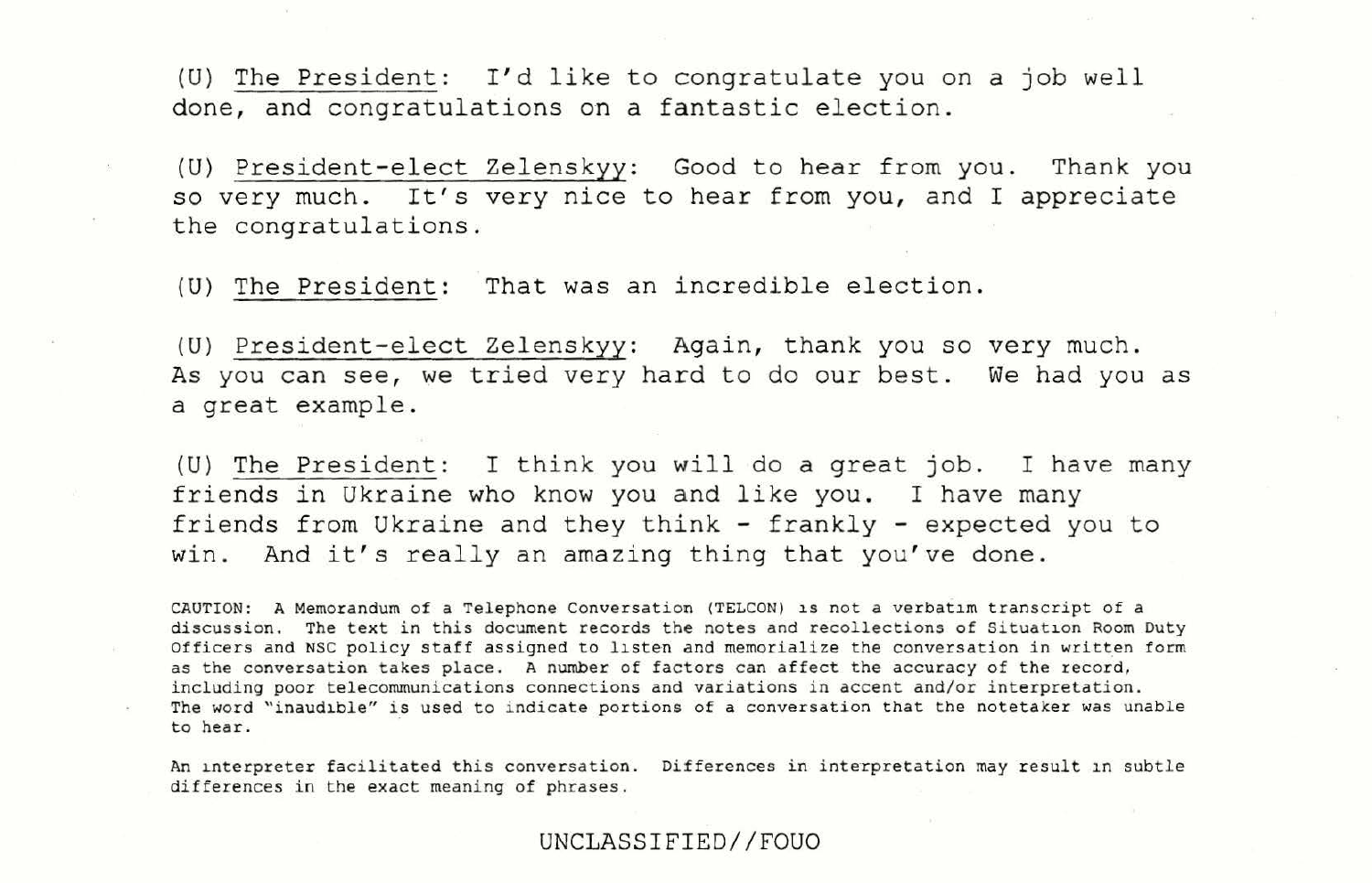# UNCLASSIFIED//FOUO

I guess, in a way, I did something similar. We're making tremendous progress in the U.S. [United States] - we .have the most tremendous economy ever. I just wanted to congratulate you. I have no doubt you will be a fantastic president.

(U) The President: Well, that's very nice. I'll look into that, and well - give us the date and, at a very minimum, we'll have a great representative. Or more than one from the United States will be with you on that great day. So, we will have somebody, at a minimum, at a very, very high level, and they will be with you. Really, an incredible day for an incredible achievement.

(U) President-elect Zelenskyy: First of all, thank you so very much, again, for the congratulations. We in Ukraine are an independent country, and independent Ukraine - we're going to do everything for the people. You are, as I said, a great example. We are hoping we can expand on our job as you did. You will a1ways, also, be a great example for many. You are a great example for our new managers. I'd also like to invite you, if it's possible, to the inauguration. I know how busy you are, but if it's possible for you to come to the inauguration ceremony, that would be a great, great thing for you to do to be with us on that day.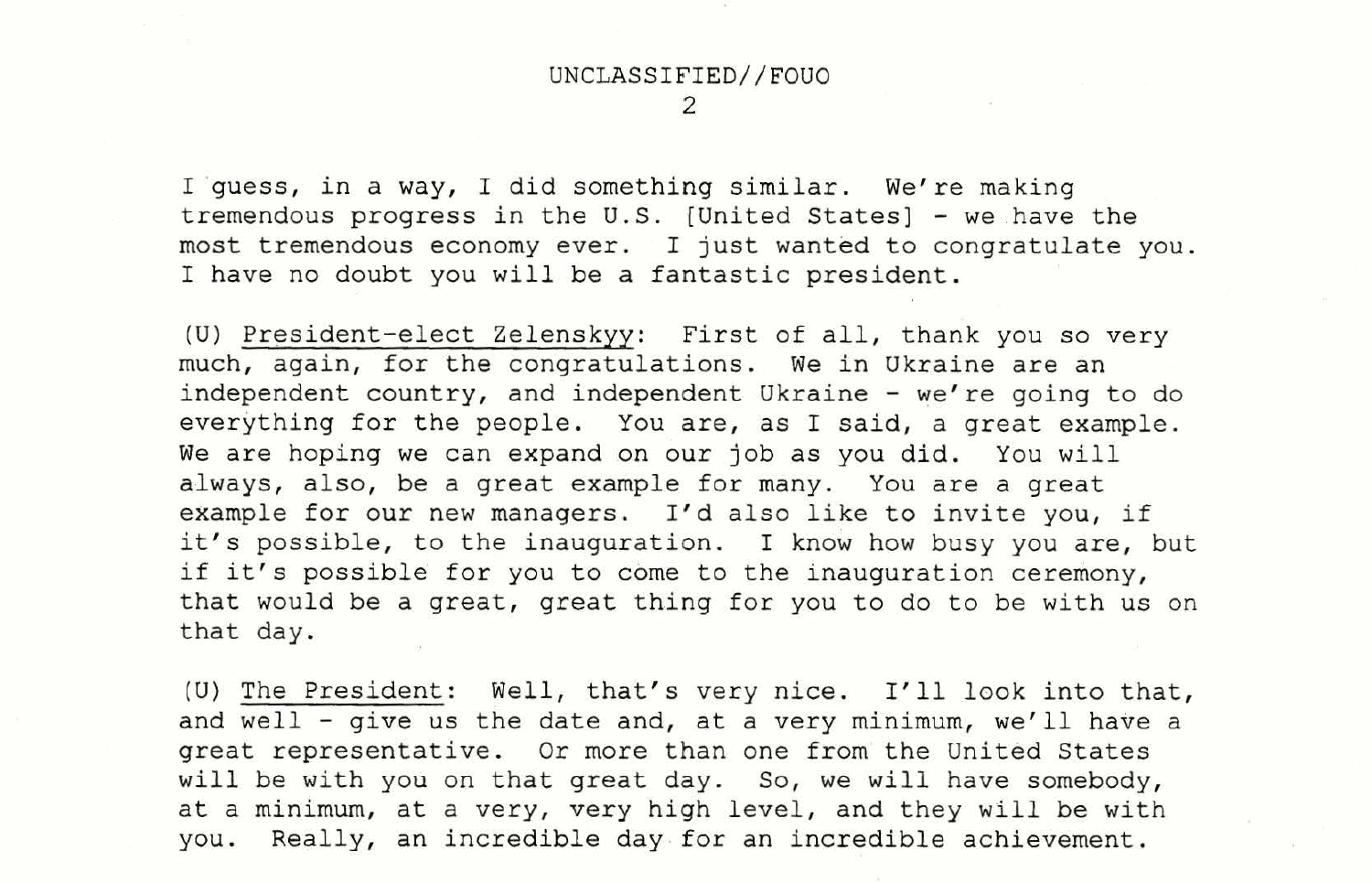(U) President-elect Zelenskyy: Again, thank you, and we're looking forward to your visit or to the visit of a high-level delegation. But there's no word that can describe our wonderful country. How nice, warm, and friendly our people are, how tasty and delicious our food is, and how wonderful Ukraine is. Words cannot describe our country, so it would be best for you to see it yourself. So, if you can come, that would be great. So, again, I invite you to come .

(U) The President: Well, I agree with you about your country, and I look forward to it. When I owned Miss Universe, they always had great people. Ukraine was always very well represented. When you're settled in and ready, I'd like to invite you to the White House. We'll have a lot of things to talk about, but we're with you all the way.

(U) President-elect Zelenskyy: Well, thank you for the invitation. We accept the invitation and look forward to the visit. Thank you again. The whole team and I are looking forward to that visit. Thank you, again, for the congratulations. And I think that it will still be great if you could come and be with us on this very important day of our inauguration. The results are incredible - they're very

UNCLASSIFIED//FOUO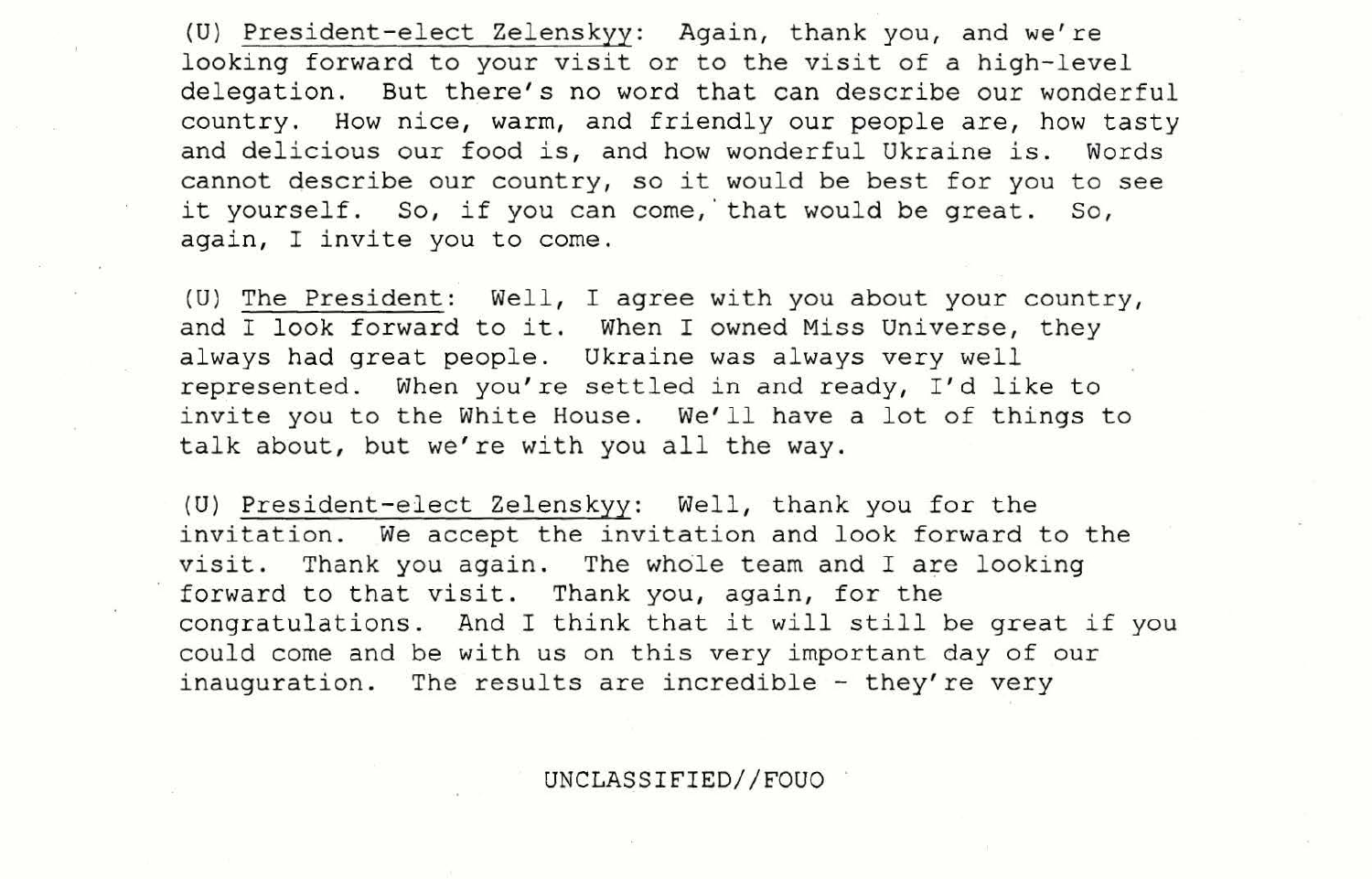### UNCLASSIFIED//FOUO 3

impressive for us. So, it will be absolutely fantastic if you could come and be with us on that day.

(U) The President: Very good. We'll let you know very soon, and we will see you, very soon, regardless. Congratulations - and, please, say hello to the Ukrainian people and your family. Let them know that I send my best regards from our country.

(U) President-elect Zelenskyy: Well, thank you, again. You have a safe flight and see you soon.

(U) President-elect Zelenskyy: Thank you very much. I'll see you very soon .

(U) The President: Take care of yourself and give a great speech today. You take care of yourself, and I'll see you soon.

(U) President-elect Zelenskyy: Thank you very much . It is difficult for me, but I will practice English and we'll meet in English. Thank you very much.

(U) The President: [Laughter] All that's beautiful to hear! That's really good. I could not do that in your language. I'm very impressed. Thank you very much.

.